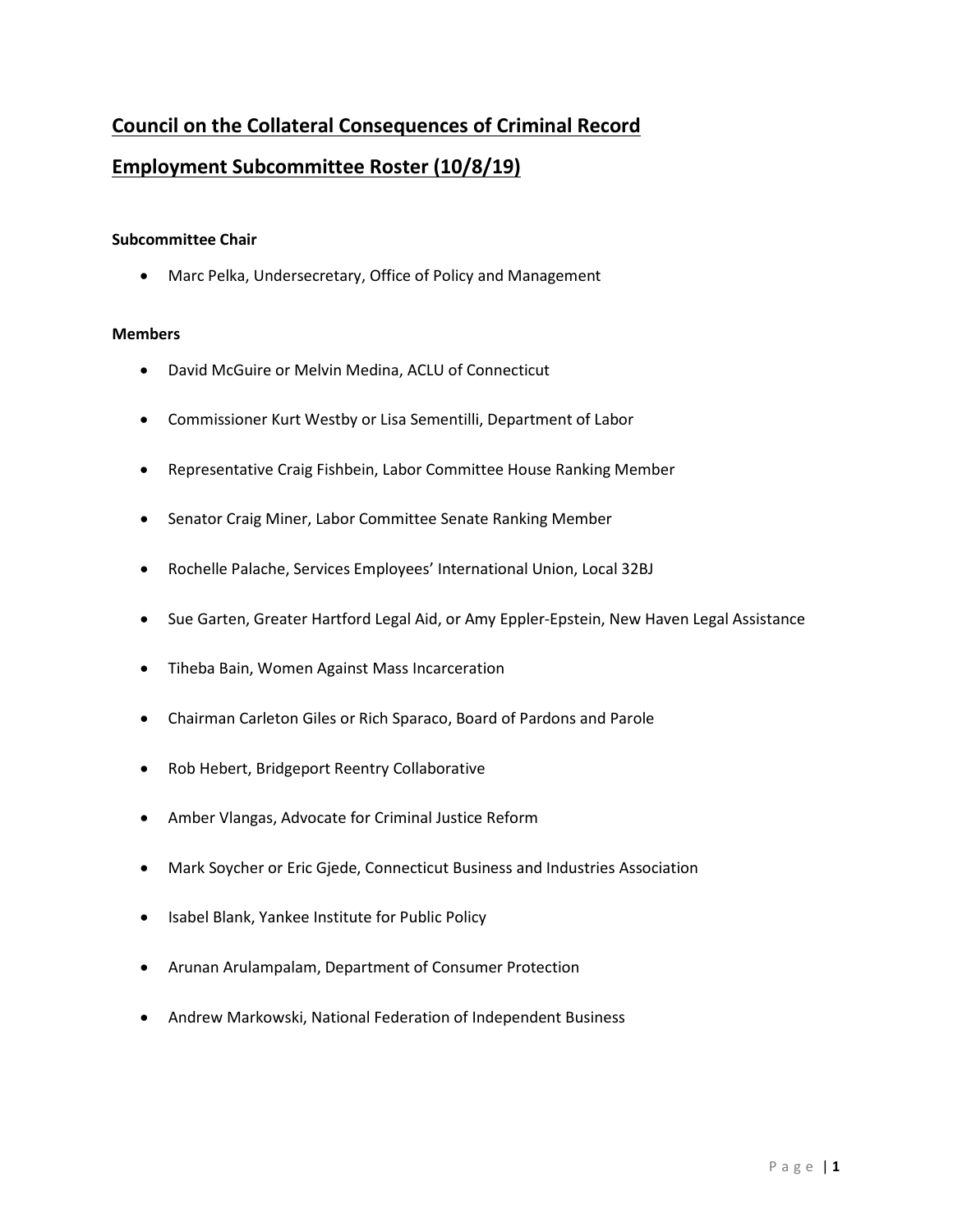# PROPOSED NOVEMBER AGENDA

### **Council on the Collateral Consequences of a Criminal Record** • **Employment Subcommittee**

Friday, November 8, 2019 • 1:00 to 3:00 pm

Office of Policy & Management • 450 Capitol Avenue, Hartford, CT 06106, Conference Room 2A

## Or (646) 749-3122 / 335-328-557

- 1. Welcome and introductions.
- 2. Approval of the minutes from the October 4 subcommittee meeting.
- 3. Review of Employment Subcommittee structure, organization, approach, and timeline.
- 4. Review of initial employment recommendations shared at October 8 full council meeting and discussion, including:
	- a. Removal or consolidation of recommendations,
	- b. Further analysis and detail needed for recommendations,
	- c. Expansion of recommendations, and
	- d. Further questions or input needed from the Housing and Research Subcommittees or the full council.
- 5. Identification of subcommittee members to provide update to full council at the November 12 meeting.
- 6. Additional Comments and input.
- 7. End.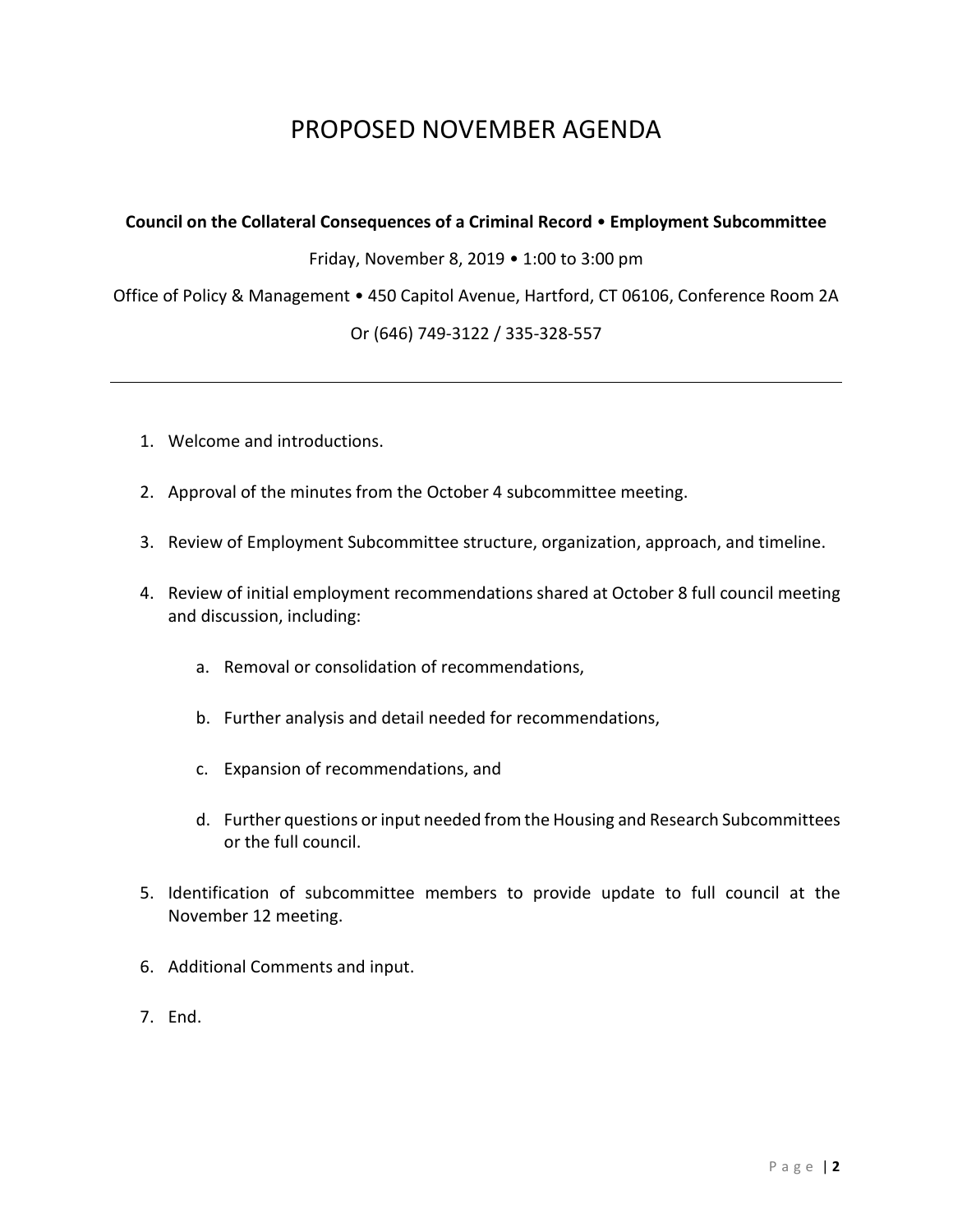# DRAFT OCTOBER MEETING MINUTES

# **Council on the Collateral Consequences of a Criminal Record** • **Employment Subcommittee**

Friday, October 4, 2019 / 10:00 am to noon

Office of Policy and Management / 450 Capitol Avenue, Hartford, CT 06106

Or (872) 240-3212 / 143-530-485

### **Participants:**

*Subcommittee members*: Marc Pelka, Office of Policy and Management, and subcommittee chair; Melvin Medina and Claudine Fox, ACLU of Connecticut; Lisa Sementilli, Department of Labor; Representative Craig Fishbein; Chairperson Carleton Giles, Board of Pardons and Parole; Rob Hebert, Bridgeport Reentry Roundtables; Amber Vlangas, Advocate for Criminal Justice Reform; Mark Soycher, Connecticut Business and Industries Association; Isabel Blank, Yankee Institute for Public Policy; and Andrew Markowski, National Federation of Independent Business.

*Also participating*: Andrew Clark, Institute for Municipal and Regional Planning, and Research & Logistics Subcommittee Chair; and Eleanor Michael, Office of Policy and Management.

### **Minutes:**

Pelka called the meeting to order and asked everyone participating in person or by phone to introduce him- or herself.

Pelka delivered introductory remarks recapping the August 22 first meeting of the full Council on the Collateral Consequences of a Criminal Conviction ("full council") and the purpose, goals, and objectives of the full council and Employment Subcommittee ("subcommittee"). Subcommittee members discussed these topics and began identifying their priorities involving strategies to lower barriers to employment for people with criminal records.

The subcommittee reviewed the structure, organization, and approach of the subcommittees under the full council. The subcommittee discussed ways to approach its work effectively and meaningfully. Apparent agreement was reached that the subcommittee would review analysis and recommendations to reduce employment-related collateral consequences. Formal or informal voting is likely to happen when the subcommittee considers final recommendations. Pelka recommended, and subcommittee members participating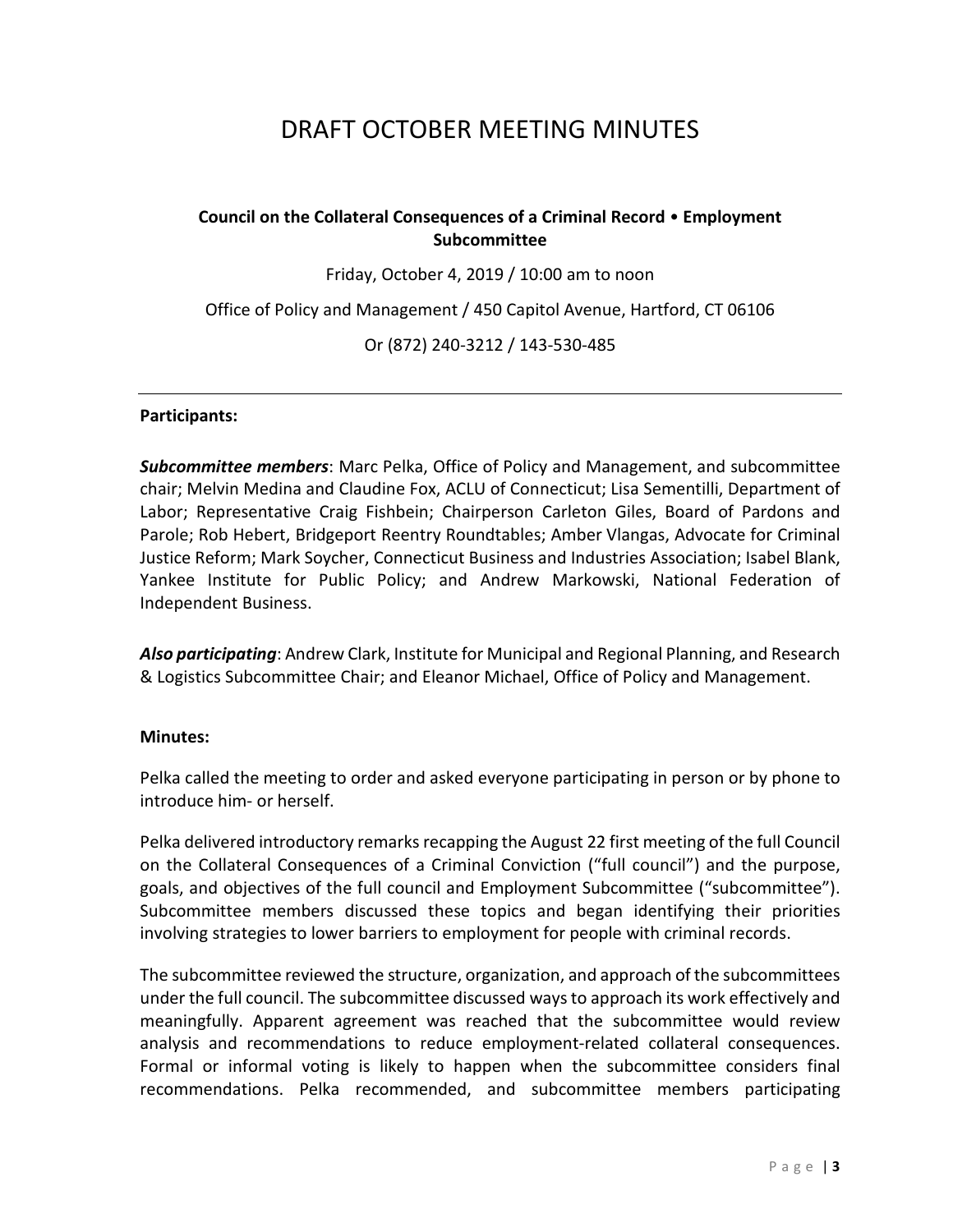apparently agreed, that it made sense to submit all final recommendations raised to the full council with an indication of whether consensus was or was not reached. This would enable the full council both to consider a full slate of recommendations without any of them terminating in the subcommittee and be aware of topics for which consensus was or was not reached. In future meetings, Pelka recommended the subcommittee develop a process for voting and categorizing levels of consensus reached among members.

The subcommittee discussed reports and analysis related to collateral consequences, including additional reports to be pulled and reviewed. A focus was placed on the two-page brief submitted by The Council of State Governments Justice Center covering a review of the 559 collateral consequences appearing in the Connecticut statutes, which were presented at the August 22 full council meeting. Pelka distributed copies to the subcommittee members participating in person or by phone.

Analysis indicated that the majority of the collateral consequences are indefinite in length (i.e. they aren't time-limited, such as the duration of a probation term), discretionary in their application (e.g. requiring a decision-maker to use a background check while retaining discretion for how said decision-maker is to use the results of the background check), and relate to employment. They employment-related collateral consequences are distributed among occupational licensing (the largest proportion), business licensing, and employment. The consequences impact a variety of fields differently, with the largest number of consequences affecting, in descending order, health care; education and schools; public employment; and gaming, lottery, and racing.

The subcommittee discussed the best means of reporting to the full council at the October 8 meeting. Agreement apparently was reached that it would be a wise to provide initial recommendations to the council. This would feel more structured, specific, and tangible. Pelka suggested organizing recommendations into categories that could help organize the ideas. The categories offered included: (1) increase job readiness and retention & lower recidivism, (2) engage employers, and (3) lower barriers to employment. Subcommittee members offered a diverse and thoughtful range of recommendations.

Subcommittee members indicated that although this was a non-exhaustive list of recommendations, it was a good fit for completion in the time allotted. The subcommittee members accepted Pelka's proposal for him to summarize the items discussed and share them with the full council at the October 8 meeting. He indicated he would create a table consisting of recommendations covered at the meeting and emphasize that they were draft and didn't currently reflect subcommittee-wide consensus.

The subcommittee discussed a timeline for the subcommittee's work. With the full council anticipating monthly meetings until February, the deadline for release of recommendations, there apparently was consensus among the subcommittee that it also should meet on a monthly basis. Although subject to change based on guidance from the full council and determinations within the subcommittee, monthly meetings would enable the subcommittee to keep pace with the full council to which routine updates could be provided.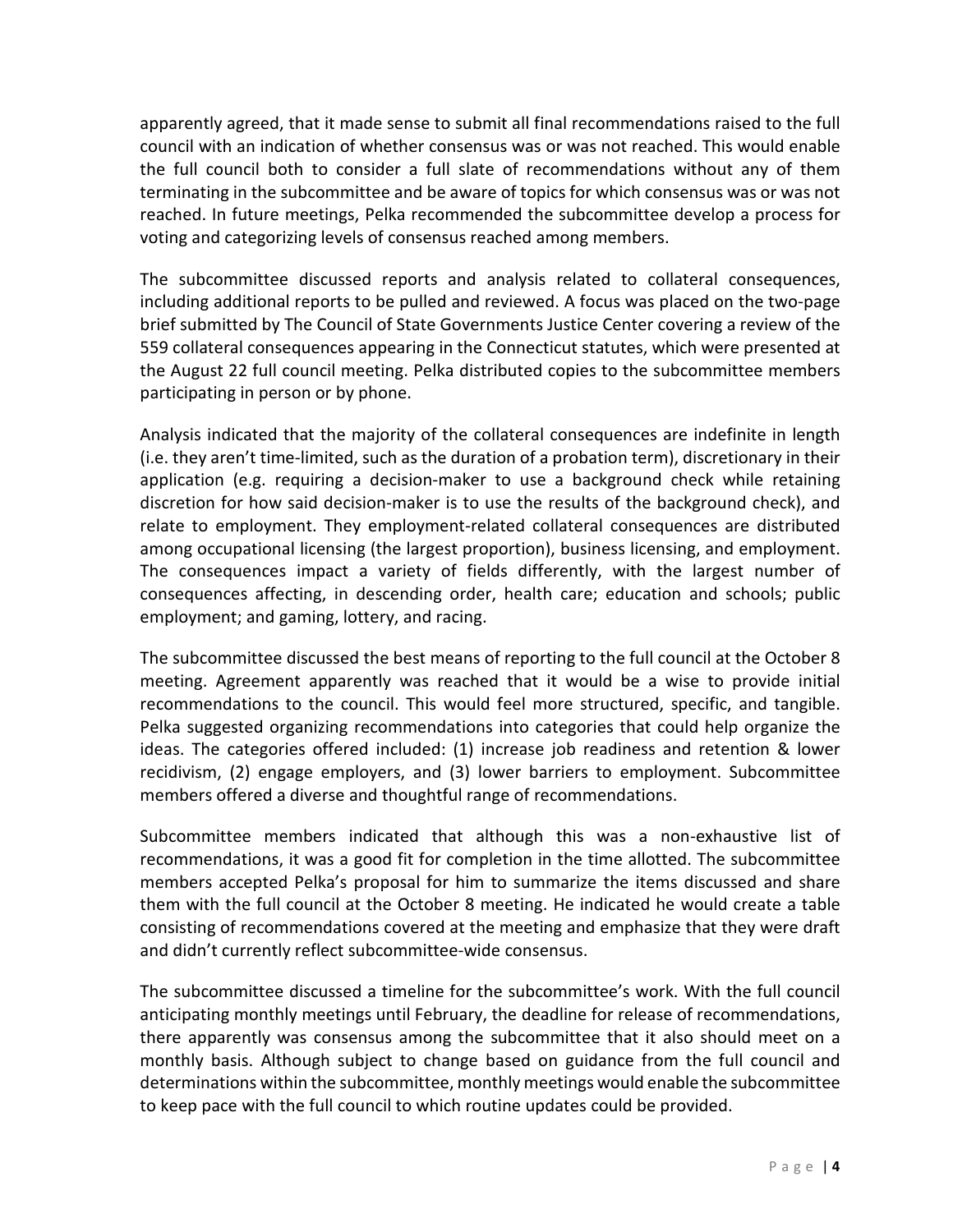Several subcommittee members noted the absence of representatives of the Judicial Branch's Court Support Services Division (CSSD), which apparently doesn't have a statutory assignment to the full council, and the Department of Correction (DOC), which doesn't have an assigned representative to the subcommittee. (A representative from the DOC is assigned to the House Subcommittee, however.) Pelka volunteered to contact CSSD Director Gary Roberge and DOC Programs and Services Director William Murphy before the November 8 subcommittee and invite them, or a representative, to attend.

Pelka adjourned the meeting.